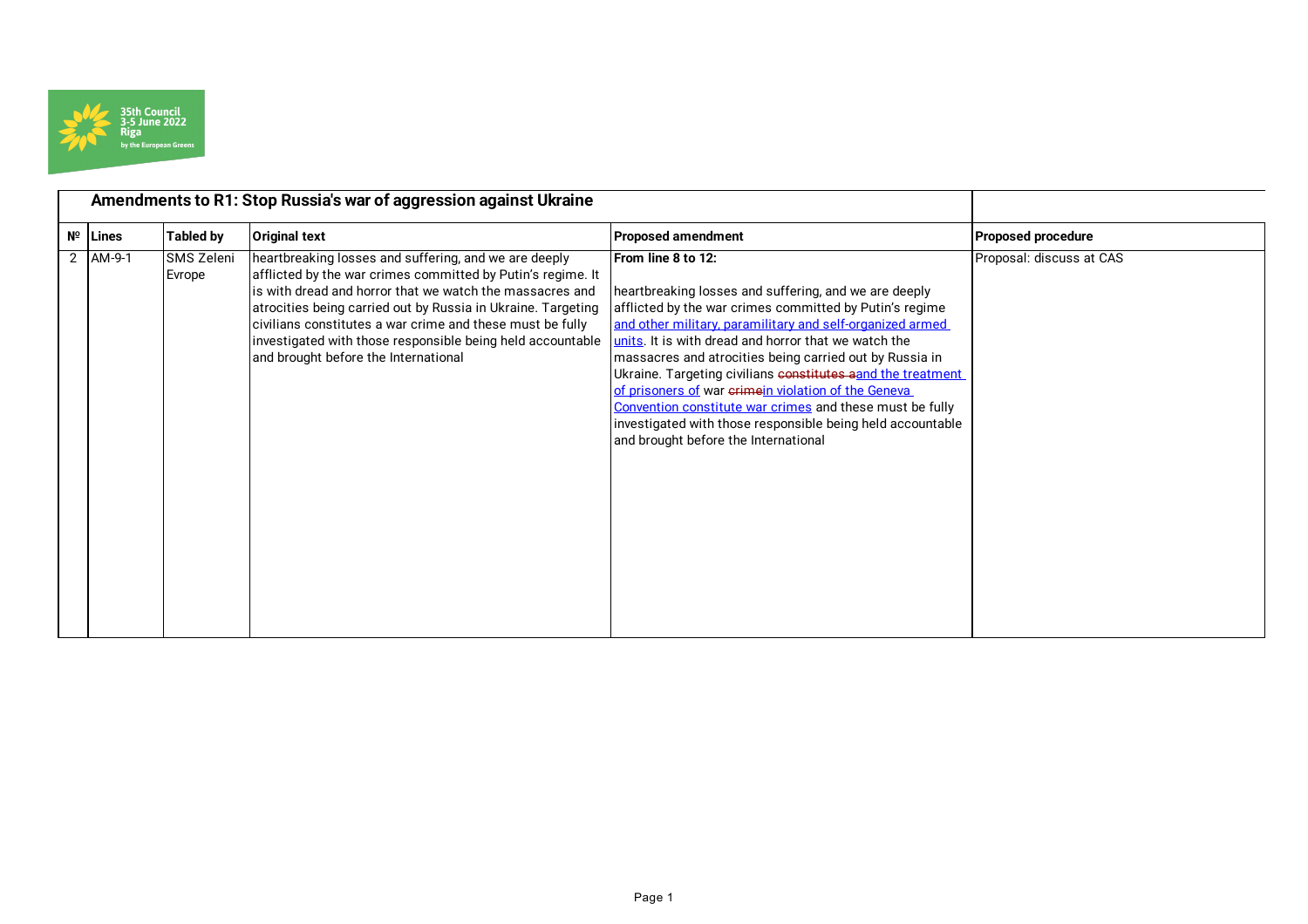|  | $3$ AM-11-1 | Europe     | the massacres and atrocities being carried out by Russia in         | Insert from line 10 to 13:                                   | Proposal: discuss at CAS |
|--|-------------|------------|---------------------------------------------------------------------|--------------------------------------------------------------|--------------------------|
|  |             | Ecologie - | Ukraine. Targeting civilians constitutes a war crime and            |                                                              |                          |
|  |             | Les Verts  | these must be fully investigated with those responsible             | the massacres and atrocities being carried out by Russia in  |                          |
|  |             |            | being held accountable and brought before the International         | Ukraine. Targeting civilians constitutes a war crime and     |                          |
|  |             |            | Court of Justice.                                                   | these must be fully investigated with all those responsible. |                          |
|  |             |            |                                                                     | across the chain of command, being held accountable and      |                          |
|  |             |            |                                                                     | brought before the International Court of Justice.           |                          |
|  |             |            |                                                                     |                                                              |                          |
|  |             |            |                                                                     |                                                              |                          |
|  |             |            |                                                                     |                                                              |                          |
|  |             |            |                                                                     |                                                              |                          |
|  |             |            |                                                                     |                                                              |                          |
|  |             |            |                                                                     |                                                              |                          |
|  |             |            |                                                                     |                                                              |                          |
|  |             |            |                                                                     |                                                              |                          |
|  |             |            |                                                                     |                                                              |                          |
|  |             |            |                                                                     |                                                              |                          |
|  |             |            |                                                                     |                                                              |                          |
|  |             |            |                                                                     |                                                              |                          |
|  |             |            |                                                                     |                                                              |                          |
|  |             |            |                                                                     |                                                              |                          |
|  |             |            |                                                                     |                                                              |                          |
|  | 4 AM-11-2   | Oikologoi  | the massacres and atrocities being carried out by Russia in         | From line 10 to 13:                                          | Proposal: Accept         |
|  |             | Prasinoi / | Ukraine. Targeting civilians constitutes a war crime and            |                                                              |                          |
|  |             | Ecologist  | these must be fully investigated with those responsible             | the massacres and atrocities being carried out by Russia in  |                          |
|  |             | Greens     | being held accountable and brought before the International         | Ukraine. Targeting civilians constitutes a war crime. Any    |                          |
|  |             |            | Court of Justice.                                                   | and these mustall incidents of this kind should be fully     |                          |
|  |             |            |                                                                     | investigated withand those responsible being-held            |                          |
|  |             |            |                                                                     | accountable and brought beforeby competent courts.           |                          |
|  |             |            |                                                                     | including the International Court of JusticeCriminal Court.  |                          |
|  |             |            |                                                                     |                                                              |                          |
|  |             |            |                                                                     |                                                              |                          |
|  | $5$ AM-12-1 | GroenLinks | civilians constitutes a war crime and these must be fully           | From line 11 to 13:                                          | Proposal: Accept         |
|  |             |            | investigated with those responsible being held accountable          |                                                              |                          |
|  |             |            | supported by and brought before the International Court of Justice. | civilians constitutes a war crime and these must be fully    |                          |
|  |             | SMS Zeleni |                                                                     | investigated with those responsible being held accountable   |                          |
|  |             |            |                                                                     | and brought before the International Criminal Court of       |                          |
|  |             |            |                                                                     | Justice.(ICC)                                                |                          |
|  |             |            |                                                                     |                                                              |                          |
|  |             |            |                                                                     |                                                              |                          |
|  |             |            |                                                                     |                                                              |                          |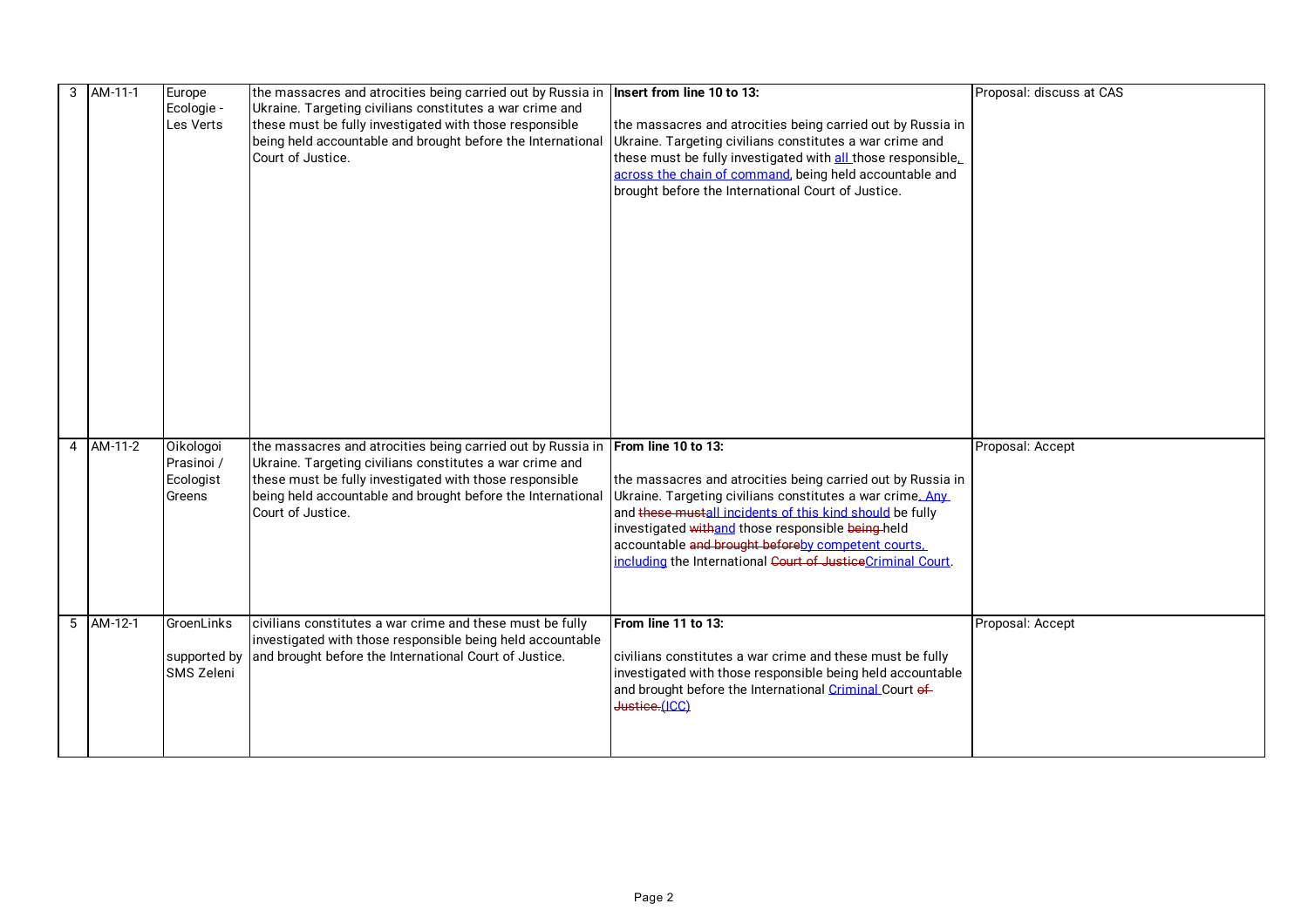| 6 | AM-13-1     | Europe<br>Ecologie -<br>Les Verts                 | those responsible being held accountable and brought<br>before the International Court of Justice.                                                                                                                                                                                                                 | Insert from line 12 to 13:<br>those responsible being held accountable and brought<br>before the International Court of Justice. Special attention<br>should be given to cases of rape and other forms of sexual<br>violence, which can constitute a war crime, a crime against<br>humanity, or a constitutive act with respect to genocide, as<br>noted in the United Nations Security Council Resolution<br>1820.                                       | Proposal: Accept                                                                  |
|---|-------------|---------------------------------------------------|--------------------------------------------------------------------------------------------------------------------------------------------------------------------------------------------------------------------------------------------------------------------------------------------------------------------|-----------------------------------------------------------------------------------------------------------------------------------------------------------------------------------------------------------------------------------------------------------------------------------------------------------------------------------------------------------------------------------------------------------------------------------------------------------|-----------------------------------------------------------------------------------|
|   | 7 AM-14-1   | Cyprus<br>Greens -<br>Citizens<br>Cooperation     | Russia throughout the last decades has continued its<br>systematic efforts of establishing political and economic<br>influence over Eastern Partnership countries                                                                                                                                                  | From line 14 to 15:<br>Russia Putin's regime throughout the last decades has<br>continued its systematic efforts of establishing political<br>and economic influence over Eastern Partnership countries                                                                                                                                                                                                                                                   | Proposal: Discuss at CAS - decision to be<br>implemented for the whole resolution |
| 8 | AM-18-1     | Sakartvelo's<br>mtsvaneta<br>partia /<br>Georgian | countries' path towards democracy, and attempting to<br>politically destabilize the region. This includes the 30-year<br>military presence in Transnistria, the military conflict with<br>Georgia in 2008 as well as the military aggression against<br>Greens Party Ukraine in the past and annexation of Crimea. | From line 17 to 20:<br>countries' path towards democracy, and attempting to<br>politically destabilize the region. This includes the 30-year<br>military presence in Transnistria, the Provoking and military<br>senflict withsupporting of Abkhazian and Ossetian<br>separatism in 1991-1993 in Georgia, the Military aggression<br>against Georgia in 2008, as well as the military aggression<br>against Ukraine in the past and annexation of Crimea. | Proposal: discuss at CAS                                                          |
|   | $9$ AM-18-2 | Partidul<br>Verde<br>Ecologist,<br>Moldova        | countries' path towards democracy, and attempting to<br>politically destabilize the region. This includes the 30-year<br>military presence in Transnistria, the military conflict with<br>Georgia in 2008 as well as the military aggression                                                                       | Insert from line 17 to 19:<br>countries' path towards democracy, and attempting to<br>politically destabilize the region. This includes the 30-year<br>military presence in Transnistria a territory of a sovereign<br>state - the Republic of Moldova, the military conflict with<br>Georgia in 2008 as well as the military aggression                                                                                                                  | Proposal: discuss at CAS                                                          |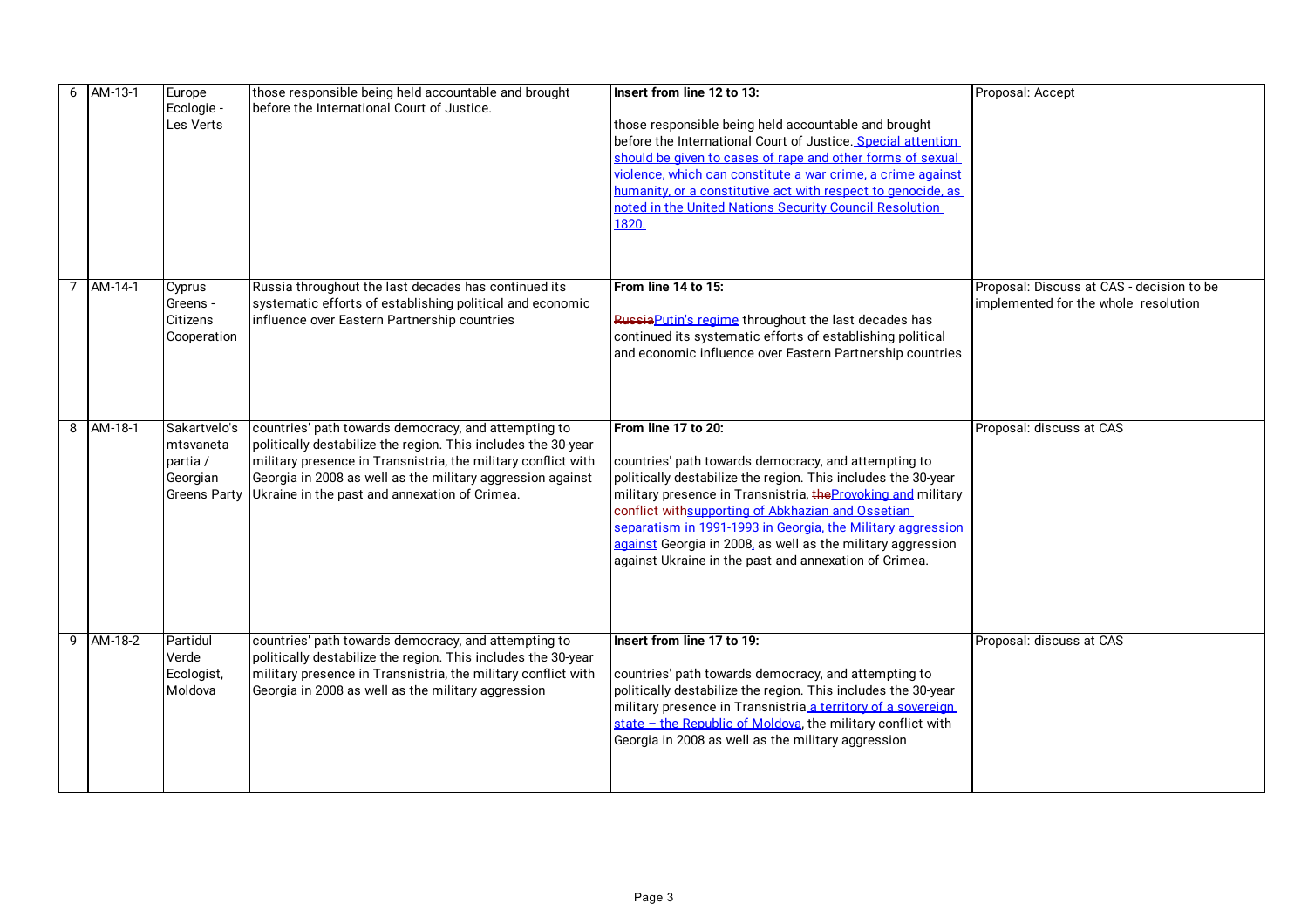| 10 AM-20-1 | Partidul    | military conflict with Georgia in 2008 as well as the military | Insert from line 19 to 20:                                     | proposal: discuss at CAS |
|------------|-------------|----------------------------------------------------------------|----------------------------------------------------------------|--------------------------|
|            | Verde       | aggression against Ukraine in the past and annexation of       |                                                                |                          |
|            | Ecologist,  | Crimea.                                                        | military conflict with Georgia in 2008 as well as the military |                          |
|            | Moldova     |                                                                | aggression against Ukraine in the past and annexation of       |                          |
|            |             |                                                                | Crimea. The absence of a firm position of the international    |                          |
|            |             |                                                                | community encouraged Russia's foreign policy strategy and      |                          |
|            |             |                                                                | the aggression against Ukraine.                                |                          |
|            |             |                                                                |                                                                |                          |
|            |             |                                                                |                                                                |                          |
|            |             |                                                                |                                                                |                          |
|            |             |                                                                |                                                                |                          |
|            |             |                                                                |                                                                |                          |
|            |             |                                                                |                                                                |                          |
|            |             |                                                                |                                                                |                          |
|            |             |                                                                |                                                                |                          |
|            |             |                                                                |                                                                |                          |
|            |             |                                                                |                                                                |                          |
|            |             |                                                                |                                                                |                          |
|            |             |                                                                |                                                                |                          |
|            |             |                                                                |                                                                |                          |
|            |             |                                                                |                                                                |                          |
| 11 AM-24-1 | Die Grünen  | on which the European Union was built. Putin's war of          | From line 23 to 25:                                            | Proposal: Accept         |
|            |             | aggression attempts to destabilize Europe as well as the       |                                                                |                          |
|            |             | current geopolitical balance, threatening the foundations of   | on which the European Union was built. Putin's war of          |                          |
|            |             | our international order, built on the values of human rights,  | aggression attempts to destabilize Europe as well as the       |                          |
|            |             |                                                                | current geopolitical balanceorder, threatening the             |                          |
|            |             |                                                                | foundations of our international order, built on the values of |                          |
|            |             |                                                                | human rights,                                                  |                          |
|            |             |                                                                |                                                                |                          |
|            |             |                                                                |                                                                |                          |
| 12 AM-27-1 | Cyprus      | democracy and peace. This poses one of the biggest             | Insert from line 26 to 28:                                     | Proposal: Accept         |
|            | Greens -    | threats to peace and security for all of us. The past weeks    |                                                                |                          |
|            | Citizens    | have shown that the UN as well as the OSCE have been           | democracy and peace. This poses one of the biggest             |                          |
|            | Cooperation | restricted in their reactions, showing yet again the dire need | threats to peace and security for all of us, including Russian |                          |
|            |             | for reform.                                                    | people. The past weeks have shown that the UN as well as       |                          |
|            |             |                                                                | the OSCE have been restricted in their reactions, showing      |                          |
|            |             |                                                                | yet again the dire need for reform.                            |                          |
|            |             |                                                                |                                                                |                          |
|            |             |                                                                |                                                                |                          |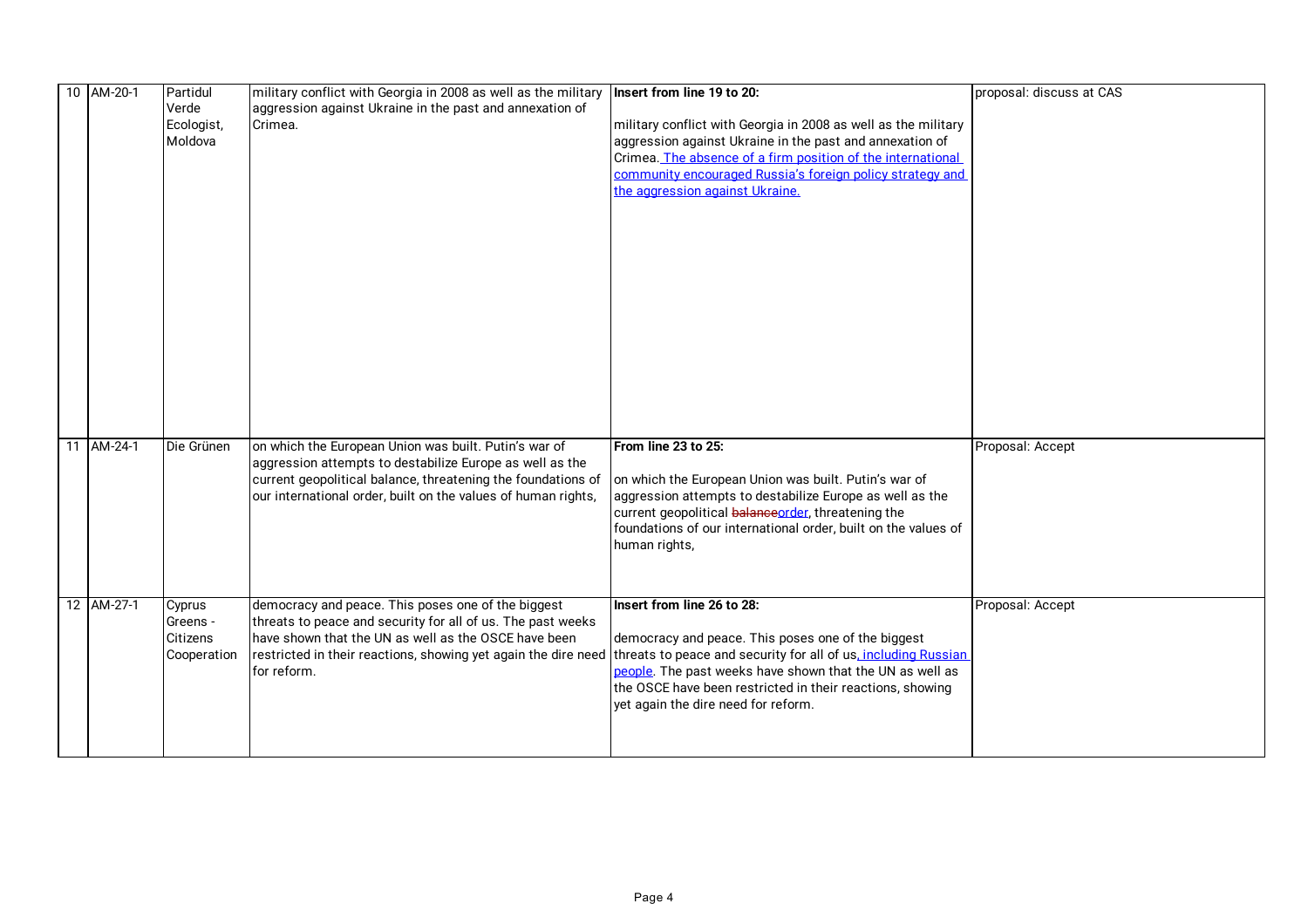|  | 13 AM-31-1 | Vihreät - De<br>Gröna                      | against all those who strive for democracy and freedom.<br>The targeted disinformation campaign led by the Kremlin is<br>part of horrible war tactics of the Russian regime. Putin's<br>war will continue to test the resolve, unity and                | From line 30 to 32:<br>against all those who strive for democracy and freedom.<br>The targeted disinformation campaign led by the Kremlin is<br>part of horriblethe war tactics of the Russian regime.<br>Putin's war will continue to test the resolve, unity and                                                                                                                                                                                                                                                               | Proposal: Accept         |
|--|------------|--------------------------------------------|---------------------------------------------------------------------------------------------------------------------------------------------------------------------------------------------------------------------------------------------------------|----------------------------------------------------------------------------------------------------------------------------------------------------------------------------------------------------------------------------------------------------------------------------------------------------------------------------------------------------------------------------------------------------------------------------------------------------------------------------------------------------------------------------------|--------------------------|
|  | 14 AM-32-1 | Partidul<br>Verde<br>Ecologist,<br>Moldova | disinformation campaign led by the Kremlin is part of<br>horrible war tactics of the Russian regime. Putin's war will<br>continue to test the resolve, unity and solidarity of the<br>European Union. As Europeans we stand together. United we<br>will | Insert from line 31 to 33:<br>disinformation campaign led by the Kremlin is part of<br>horrible war tactics of the Russian regime. The 30-year<br>military presence in Transnistria, the war with<br>Georgia in 2008 and the beginning of the "hybrid" war with<br>Ukraine in 2014, deploving troops in Belarus and and the use<br>of its territory for military aggression against Ukraine in<br>2022 aren't separate tragic episodes of bilateral relations.<br>but a reflection of a general national foreign policy strategy | Proposal: discuss at CAS |
|  | 15 AM-38-1 | Groen                                      | a feminist foreign policy is, based on international law and<br>human rights. Militarisation cannot be the sole response to<br>the threat of our security. As European Green Family we<br>stand for broad strategic approach, including military        | Delete from line 37 to 39:<br>a feminist foreign policy is, based on international law and<br>human rights. Militarisation cannot be the sole-response to<br>the threat of our security. As European Green Family we<br>stand for broad strategic approach, including military                                                                                                                                                                                                                                                   | Proposal: discuss at CAS |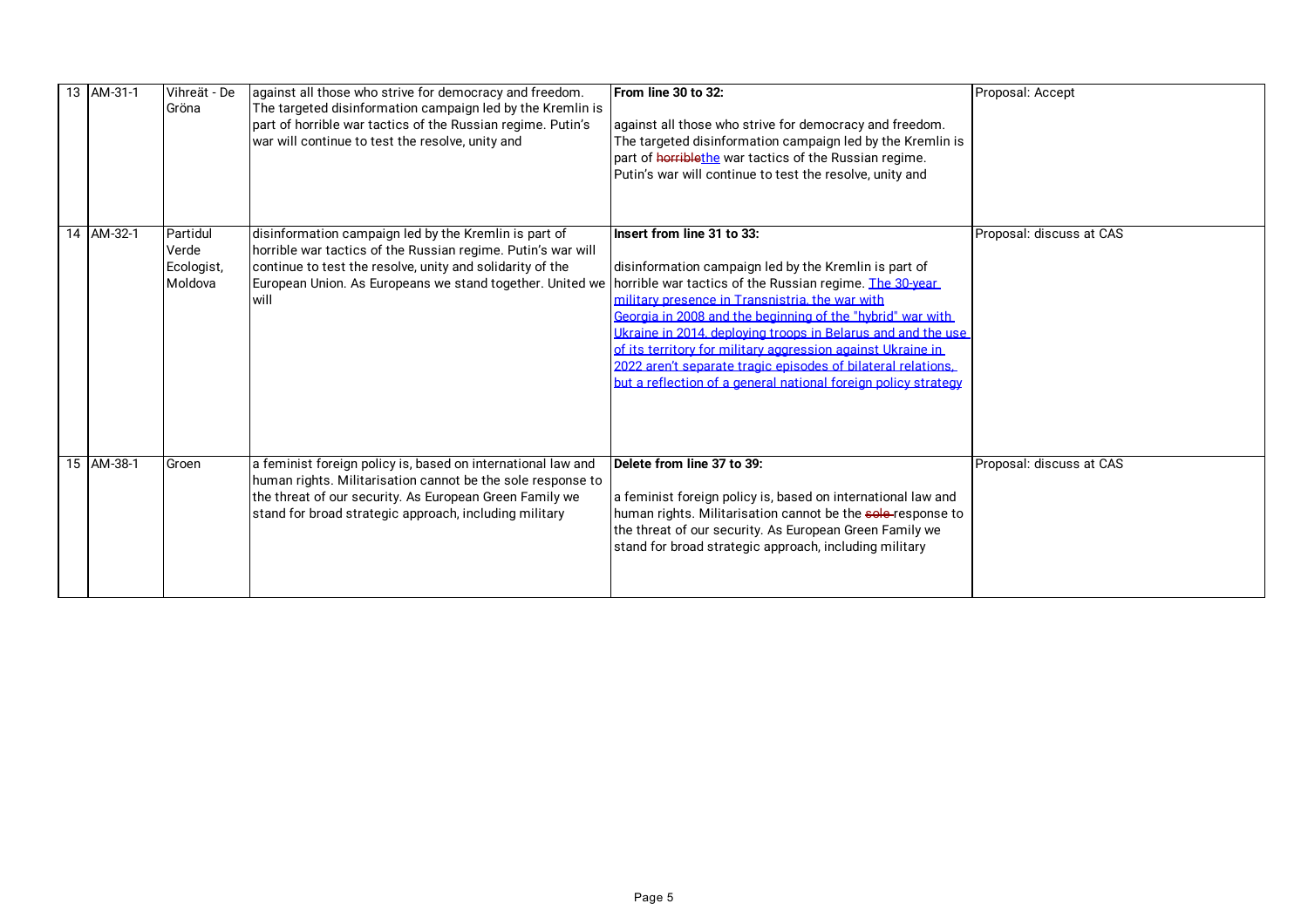| 16 AM-39-1 | Partido      | Militarisation cannot be the sole response to the threat of                                                                                                                               | From line 38 to 43:                                                                                                     | Proposal: discuss at CAS |
|------------|--------------|-------------------------------------------------------------------------------------------------------------------------------------------------------------------------------------------|-------------------------------------------------------------------------------------------------------------------------|--------------------------|
|            | Ecologista   | our security. As European Green Family we stand for broad                                                                                                                                 |                                                                                                                         |                          |
|            | Os Verdes    | strategic approach, including military and civilian, preventive Militarisation cannot be the sole response to the threat of<br>and reactive, short term and long-term instruments working | our security. As European Green Family we stand for broad                                                               |                          |
|            |              | towards human security. A Green Common Foreign and                                                                                                                                        | strategic approach, including military and civilian, preventive                                                         |                          |
|            |              | Security Policy aims at defending our values by using                                                                                                                                     | and reactive, short term and long-term instruments working                                                              |                          |
|            |              | foreign policy instruments comprehensively. Our inclusive                                                                                                                                 | towards human security. A Green Common Foreign and                                                                      |                          |
|            |              | concept of human security is based on our firm belief in                                                                                                                                  | Security Policy aims at defending our values by using-                                                                  |                          |
|            |              |                                                                                                                                                                                           | foreign policy instruments comprehensively.PEACE, Our                                                                   |                          |
|            |              |                                                                                                                                                                                           | roots of pacifism and non-violence makes us seek for                                                                    |                          |
|            |              |                                                                                                                                                                                           | Peace above all.                                                                                                        |                          |
|            |              |                                                                                                                                                                                           | Every nation, every government, every effort must deeply                                                                |                          |
|            |              |                                                                                                                                                                                           | explore the road to Peace.                                                                                              |                          |
|            |              |                                                                                                                                                                                           | Thus, we should all endeavor for arms' trade reduction and                                                              |                          |
|            |              |                                                                                                                                                                                           | for abolition of nuclear weapons, as well as other weapons                                                              |                          |
|            |              |                                                                                                                                                                                           | of mass destruction.                                                                                                    |                          |
|            |              |                                                                                                                                                                                           | Our inclusive concept of human security is based on our<br>firm belief in                                               |                          |
|            |              |                                                                                                                                                                                           |                                                                                                                         |                          |
|            |              |                                                                                                                                                                                           |                                                                                                                         |                          |
|            |              |                                                                                                                                                                                           |                                                                                                                         |                          |
| 17 AM-45-1 | Cyprus       | multilateralism, international justice, rule of law and the                                                                                                                               | Insert from line 44 to 45:                                                                                              | Proposal: discuss at CAS |
|            | Greens -     | protection of human rights.                                                                                                                                                               |                                                                                                                         |                          |
|            | Citizens     |                                                                                                                                                                                           | multilateralism, international justice, rule of law and the                                                             |                          |
|            | Cooperation  |                                                                                                                                                                                           | protection of human rights. We firmly believe that these                                                                |                          |
|            |              |                                                                                                                                                                                           | values shall be implemented in any case of disputes                                                                     |                          |
|            |              |                                                                                                                                                                                           | between countries.                                                                                                      |                          |
|            |              |                                                                                                                                                                                           | We reject the use or the threat of using military power or                                                              |                          |
|            |              |                                                                                                                                                                                           | intervention by any country on another sovereign state and                                                              |                          |
|            |              |                                                                                                                                                                                           | the military occupation of a sovereign state.                                                                           |                          |
|            |              |                                                                                                                                                                                           |                                                                                                                         |                          |
|            |              |                                                                                                                                                                                           |                                                                                                                         |                          |
| 18 AM-45-2 | Vihreät - De | multilateralism, international justice, rule of law and the                                                                                                                               | Insert from line 44 to 45:                                                                                              | Proposal: discuss at CAS |
| 19 AM-45-3 | Partidul     |                                                                                                                                                                                           | Insert from line 44 to 45:                                                                                              | Proposal: discuss at CAS |
|            | Verde        |                                                                                                                                                                                           | multilateralism, international justice, rule of law and the                                                             |                          |
|            | Ecologist,   |                                                                                                                                                                                           | protection of human rights. In order to insure sustainable                                                              |                          |
|            | Moldova      |                                                                                                                                                                                           | .<br>peace and development not only in Ukraine, but in the entire                                                       |                          |
|            |              |                                                                                                                                                                                           | .<br>region, the future of the territories seized from Moldova and<br>Georgia should become subject of the future peace |                          |
|            |              |                                                                                                                                                                                           | negotiations, along with the issues of Crimea and Donbas.                                                               |                          |
|            |              |                                                                                                                                                                                           |                                                                                                                         |                          |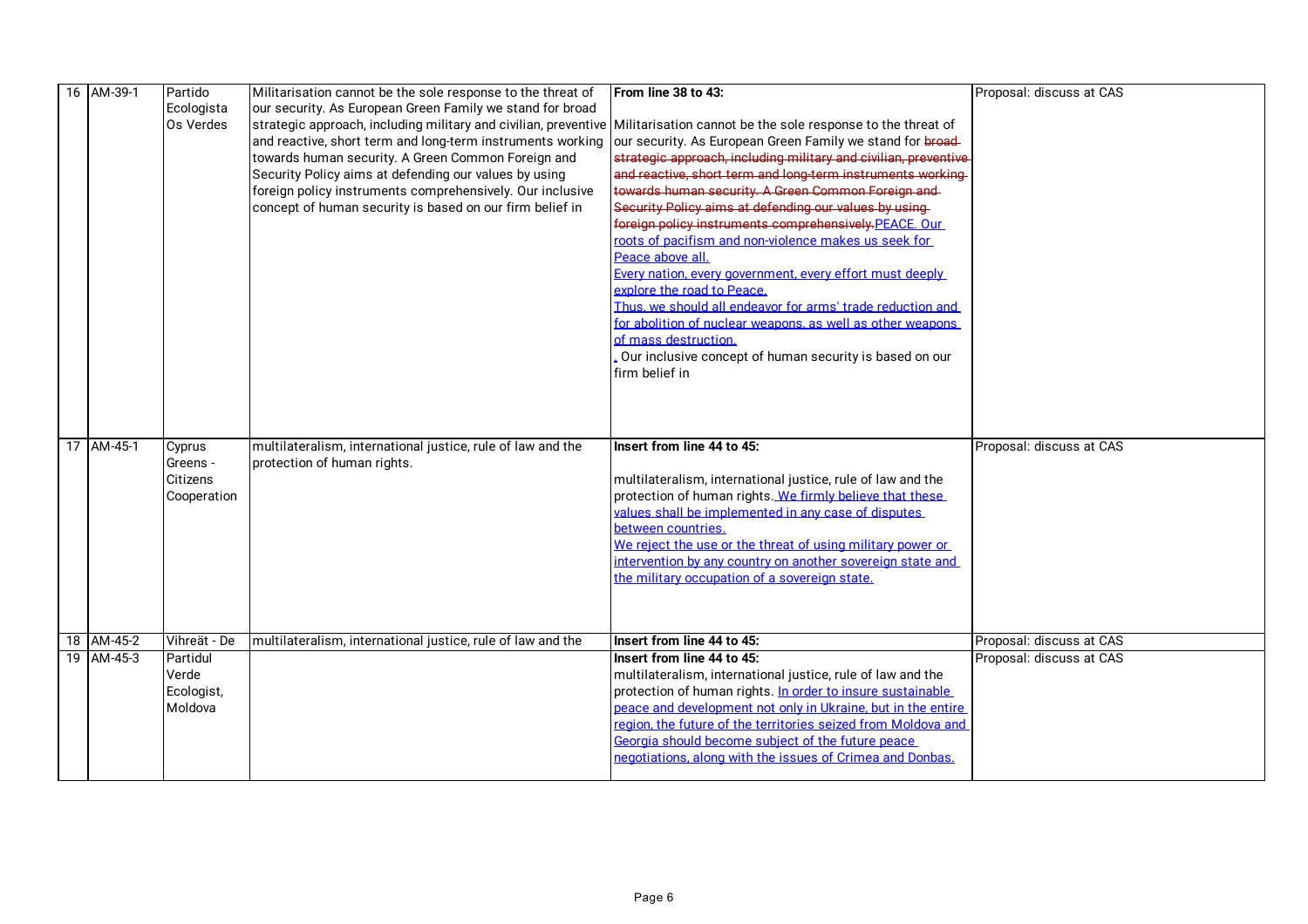| 20 AM-52-1 | Partido<br>Ecologista<br>Os Verdes | strengthen energy saving - prioritizing a truly green, socially<br>just transition for all, in Europe and globally. This includes<br>renewables are our only long-term safe, clean and<br>sustainable source of energy: They are our path towards a<br>more peaceful world. | Insert from line 51 to 54:<br>strengthen energy saving - prioritizing a truly green, socially<br>just transition for all, in Europe and globally. This includes<br>the notion that renewables are our only long-term safe,<br>clean and sustainable source of energy: They are our path<br>towards a more sustainable, just and peaceful world.                                                                                                                                                                                                                                                                                                                                                                                          | Proposal: Accept                                                                                                                                                                                                                                                                                                                                                                                                                                                                                                                                                                                                                                                                                                                                                                                                                                                                                                                                                                                                                                                                                                                                                                                                  |
|------------|------------------------------------|-----------------------------------------------------------------------------------------------------------------------------------------------------------------------------------------------------------------------------------------------------------------------------|------------------------------------------------------------------------------------------------------------------------------------------------------------------------------------------------------------------------------------------------------------------------------------------------------------------------------------------------------------------------------------------------------------------------------------------------------------------------------------------------------------------------------------------------------------------------------------------------------------------------------------------------------------------------------------------------------------------------------------------|-------------------------------------------------------------------------------------------------------------------------------------------------------------------------------------------------------------------------------------------------------------------------------------------------------------------------------------------------------------------------------------------------------------------------------------------------------------------------------------------------------------------------------------------------------------------------------------------------------------------------------------------------------------------------------------------------------------------------------------------------------------------------------------------------------------------------------------------------------------------------------------------------------------------------------------------------------------------------------------------------------------------------------------------------------------------------------------------------------------------------------------------------------------------------------------------------------------------|
| 21 AM-61-1 | <b>Bündnis</b><br>90/Die<br>Grünen | biodiversity policy is now more necessary than ever given<br>the significant effect on food production and exports from<br>Ukraine, resulting from the invasion.                                                                                                            | Insert from line 60 to 61:<br>biodiversity policy is now more necessary than ever given<br>the significant effect on food production and exports from<br>Ukraine, resulting from the invasion. Russia's war massively<br>threatens the food situation across the globe particularly<br>hitting vulnerable countries in the Global South. We as<br>European Greens are dedicated towards ending hunger world<br>wide and thus call for an immediate increase in funding of<br>the WFP, as well as humanitarian help and the end of<br>speculations on food. We work towards long term<br>sustainable and resilient agricultural systems across the<br>world based on the principles of agarecology and supporting<br>small-scale farmers. | Proposed compromise wording for AM 61-1<br>(Buendnis 90/Die Gruenen), AM 61-2 (Europa<br>Verde - Verdi) and AM 74 -4 (GroenLinks)<br>Include after line 61:<br>"Russia's war massively threatens the food<br>situation across the globe, particularly hitting<br>vulnerable countries in the Global South. The<br>blocking of the exports of cereals, sunflower<br>seed oil and other Ukrainian products, as well as<br>the destruction of farmers' fields, machinery and<br>infrastructure, is going to afflict all those<br>countries who rely on that agricultural produce,<br>thus generating a second humanitarian crisis."<br>Include after line 98:<br>"We as European Greens are dedicated towards<br>ending hunger world wide and thus call for an<br>immediate support to all those vulnerable<br>countries that will be hitten by the food crisis<br>generated by Russia's war. In addition, we<br>demand an increase in funding of the WFP, and<br>concrete actions to end speculations on food.<br>On a broader perspective, we believe that the EU<br>must work towards the realization of a long term<br>sustainable and resilient agricultural system<br>across the world by, among other things, |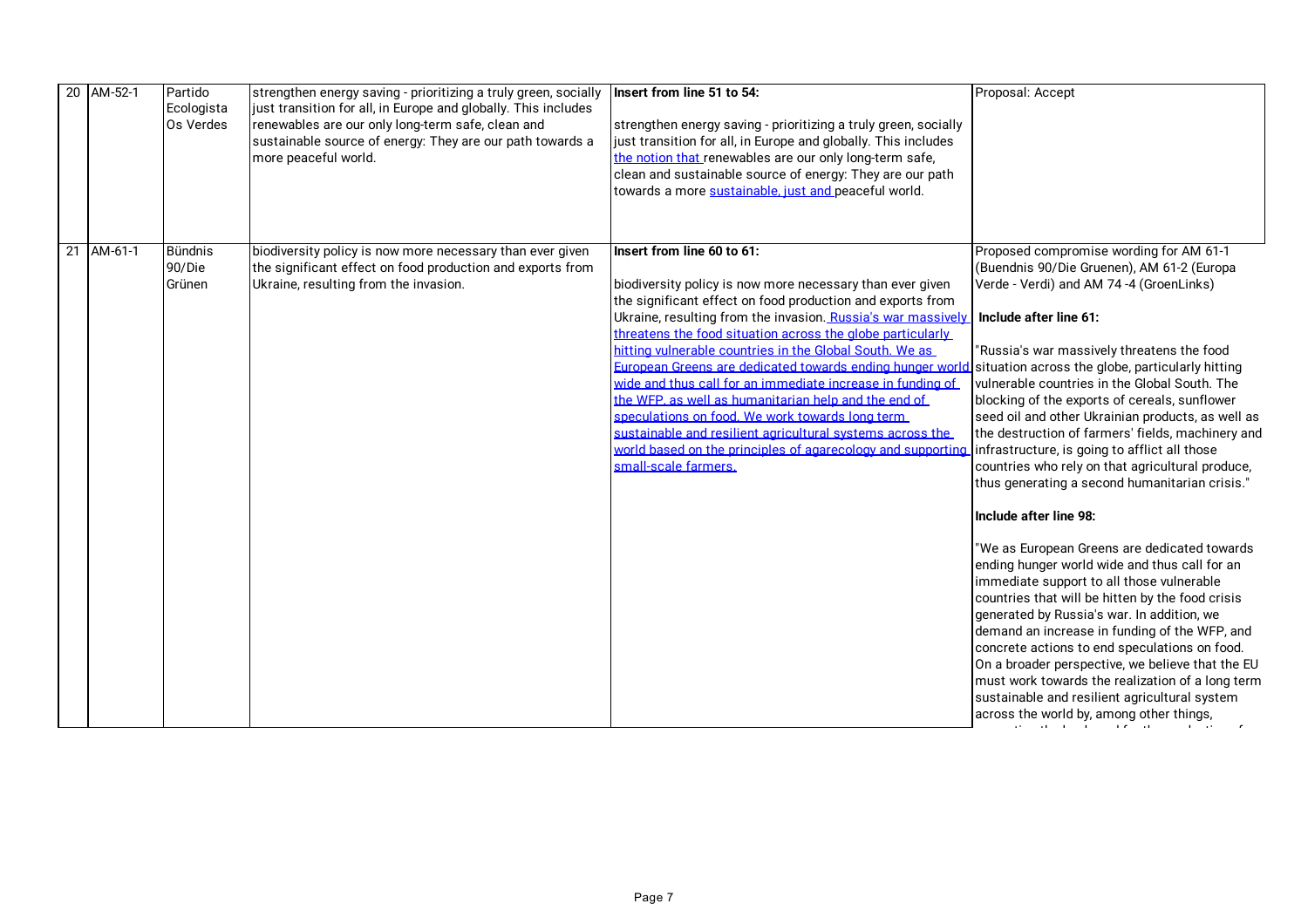| 22 AM-61-2 |           | Europa Verde biodiversity policy is now more necessary than ever given                                                        | Insert from line 60 to 61:                                                                                                                                                                                            | Proposed compromise wording for AM 61-1           |
|------------|-----------|-------------------------------------------------------------------------------------------------------------------------------|-----------------------------------------------------------------------------------------------------------------------------------------------------------------------------------------------------------------------|---------------------------------------------------|
|            | · Verdi   | the significant effect on food production and exports from                                                                    |                                                                                                                                                                                                                       | (Buendnis 90/Die Gruenen), AM 61-2 (Europa        |
|            |           | Ukraine, resulting from the invasion.                                                                                         | biodiversity policy is now more necessary than ever given                                                                                                                                                             | Verde - Verdi) and AM 74-4 (GroenLinks)           |
|            |           |                                                                                                                               | the significant effect on food production and exports from                                                                                                                                                            |                                                   |
|            |           |                                                                                                                               | Ukraine, resulting from the invasion.                                                                                                                                                                                 | Include after line 61:                            |
|            |           |                                                                                                                               |                                                                                                                                                                                                                       | "Russia's war massively threatens the food        |
|            |           |                                                                                                                               | Furthermore, we feel the urgency to address the upcoming                                                                                                                                                              | situation across the globe, particularly hitting  |
|            |           |                                                                                                                               | food crisis that is going to afflict all those countries who                                                                                                                                                          | vulnerable countries in the Global South. The     |
|            |           |                                                                                                                               | rely on food exports from both Russia and Ukraine. If not                                                                                                                                                             | blocking of the exports of cereals, sunflower     |
|            |           |                                                                                                                               | stemmed promptly, a shortage in supply of wheat and maize                                                                                                                                                             | seed oil and other Ukrainian products, as well as |
|            |           |                                                                                                                               | could end up in being catastrophic and generate a second                                                                                                                                                              | the destruction of farmers' fields, machinery and |
|            |           |                                                                                                                               | humanitarian crisis. For that reason, we want to act in                                                                                                                                                               | infrastructure, is going to afflict all those     |
|            |           |                                                                                                                               | solidarity with all those countries exposed and particularly                                                                                                                                                          | countries who rely on that agricultural produce,  |
|            |           |                                                                                                                               | affected by this risk - in Africa and bevond - and commit                                                                                                                                                             | thus generating a second humanitarian crisis."    |
|            |           |                                                                                                                               | ourselves to provide them concrete support, while shaping a                                                                                                                                                           |                                                   |
|            |           |                                                                                                                               | more accessible and resilient food system at the global                                                                                                                                                               | Include after line 98:                            |
|            |           |                                                                                                                               | scale.                                                                                                                                                                                                                | "We as European Greens are dedicated towards      |
|            |           |                                                                                                                               |                                                                                                                                                                                                                       | ending hunger world wide and thus call for an     |
|            |           |                                                                                                                               |                                                                                                                                                                                                                       | immediate support to all those vulnerable         |
|            |           |                                                                                                                               |                                                                                                                                                                                                                       | countries that will be hitten by the food crisis  |
|            |           |                                                                                                                               |                                                                                                                                                                                                                       | generated by Russia's war. In addition, we        |
|            |           |                                                                                                                               |                                                                                                                                                                                                                       | demand an increase in funding of the WFP, and     |
|            |           |                                                                                                                               |                                                                                                                                                                                                                       | concrete actions to end speculations on food.     |
|            |           |                                                                                                                               |                                                                                                                                                                                                                       | On a broader perspective, we believe that the EU  |
|            |           |                                                                                                                               |                                                                                                                                                                                                                       | must work towards the realization of a long term  |
|            |           |                                                                                                                               |                                                                                                                                                                                                                       | sustainable and resilient agricultural system     |
|            |           |                                                                                                                               |                                                                                                                                                                                                                       | across the world by, among other things,          |
|            |           |                                                                                                                               |                                                                                                                                                                                                                       | converting the land used for the production of    |
|            |           |                                                                                                                               |                                                                                                                                                                                                                       | feed to the production of food, and supporting    |
| 23 AM-62-1 | EGP       | As of today, 6.5 million Ukrainian residents have been                                                                        | From line 62 to 64:                                                                                                                                                                                                   | Proposal: Accept                                  |
|            | Committee | internally displaced and more than 4 million have fled the                                                                    |                                                                                                                                                                                                                       |                                                   |
|            |           | country                                                                                                                       | As of today, 6.5an estimate of 8 million Ukrainian residents                                                                                                                                                          |                                                   |
|            |           |                                                                                                                               |                                                                                                                                                                                                                       |                                                   |
|            |           |                                                                                                                               |                                                                                                                                                                                                                       |                                                   |
|            |           |                                                                                                                               |                                                                                                                                                                                                                       |                                                   |
|            |           |                                                                                                                               |                                                                                                                                                                                                                       |                                                   |
|            |           |                                                                                                                               |                                                                                                                                                                                                                       |                                                   |
|            |           |                                                                                                                               |                                                                                                                                                                                                                       |                                                   |
|            |           |                                                                                                                               |                                                                                                                                                                                                                       |                                                   |
|            |           |                                                                                                                               |                                                                                                                                                                                                                       |                                                   |
|            |           |                                                                                                                               |                                                                                                                                                                                                                       |                                                   |
|            |           | due to the war. The willingness of all European Member<br>States, but especially those bordering Ukraine, to shelter<br>those | have been internally displaced and more than<br>6.6<br>million have fled the country<br>due to the war. The willingness of all European Member<br>States, but especially those bordering Ukraine, to shelter<br>those |                                                   |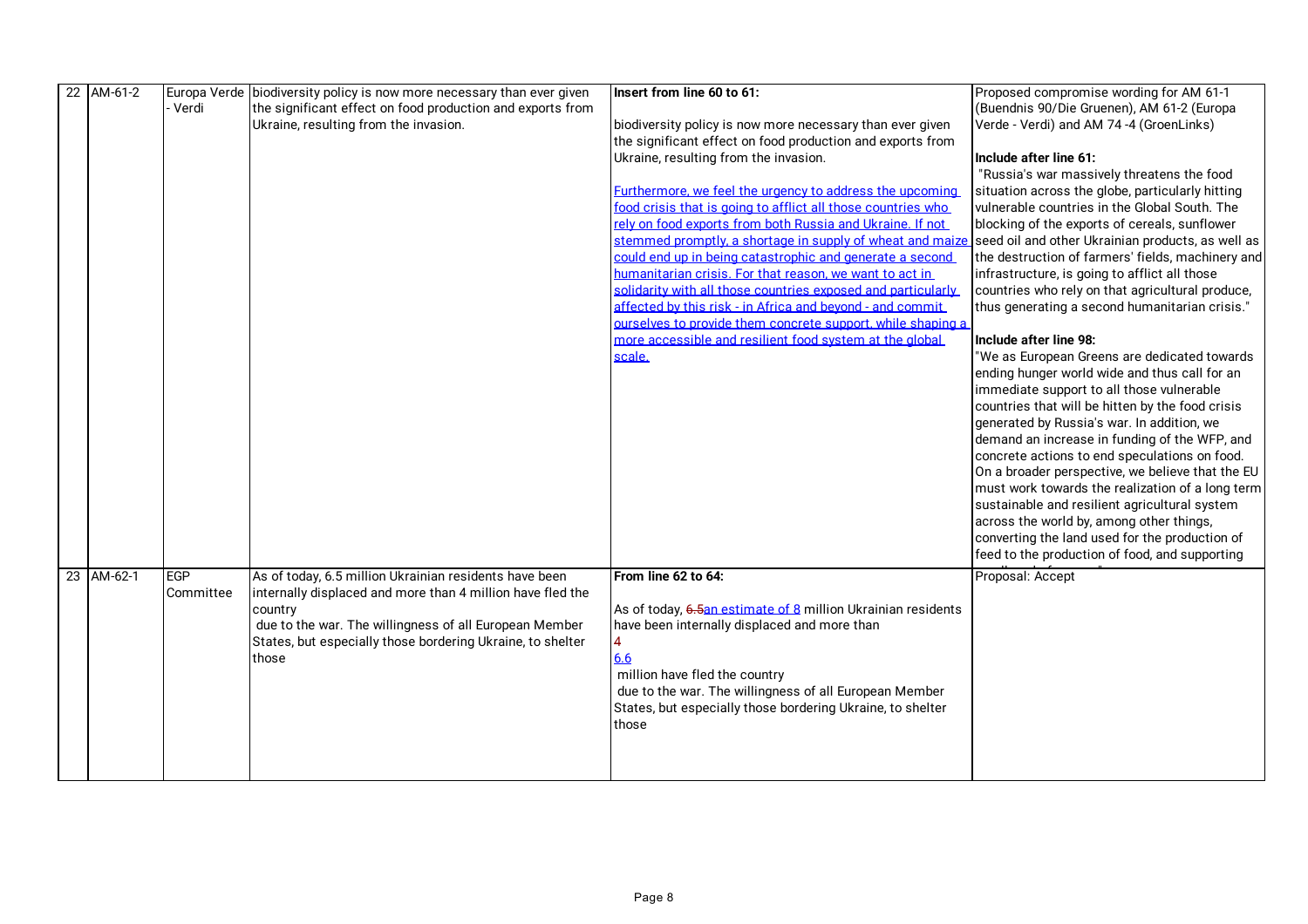| 24 AM-64-1 | EGP<br>Committee                              | more than 4 million have fled the country<br>due to the war. The willingness of all European Member<br>States, but especially those bordering Ukraine, to shelter<br>those in need has been unprecedented. As European Greens<br>we stand in solidarity with | Insert from line 63 to 65:<br>more than 4 million have fled the country<br>due to the war. The willingness of all European Member<br>States, but especially those bordering Ukraine, and Moldova<br>to shelter those in need has been unprecedented. As<br>European Greens we stand in solidarity with | Proposal: Accept                     |
|------------|-----------------------------------------------|--------------------------------------------------------------------------------------------------------------------------------------------------------------------------------------------------------------------------------------------------------------|--------------------------------------------------------------------------------------------------------------------------------------------------------------------------------------------------------------------------------------------------------------------------------------------------------|--------------------------------------|
| 25 AM-68-1 | Cyprus<br>Greens -<br>Citizens<br>Cooperation | Therefore, we, the European Green Party, firmly condemn<br>all human rights violations and call for the following steps<br>as essential in reducing Russia's capability to continue its<br>aggression against Ukraine:                                       | From line 67 to 69:<br>Therefore, we, the European Green Party, firmly condemn<br>all human rights violations and call for the following steps<br>as essential in reducing Russia's Putin's regime capability<br>to continue its aggression against Ukraine:                                           | Proposal: see decision above AM-14-1 |
| 26 AM-69-1 | SMS Zeleni<br>Evrope                          | violations and call for the following steps as essential in<br>reducing Russia's capability to continue its aggression<br>against Ukraine:                                                                                                                   | Insert from line 68 to 69:<br>violations and call for the following steps as essential in<br>reducing Russia's capability to continue its aggression<br>against Ukraine and call for help in rebuilding Ukraine:                                                                                       | Proposal: Accept                     |
| 27 AM-69-2 | Partido<br>Ecologista<br>Os Verdes            | capability to continue its aggression against Ukraine:                                                                                                                                                                                                       | Insert after line 69:<br>Peace must be the main goal.                                                                                                                                                                                                                                                  | Proposal: discuss at CAS             |
| 28 AM-69-3 | Groen                                         | capability to continue its aggression against Ukraine:                                                                                                                                                                                                       | Insert after line 69:<br>EU Member States should support bilateral and multilateral<br>initiatives to come to an immediate cease-fire, by using all<br>possible diplomatic and political means to promote<br>negotiations leading towards a peaceful solution of the<br>conflict                       | Proposal: discuss at CAS             |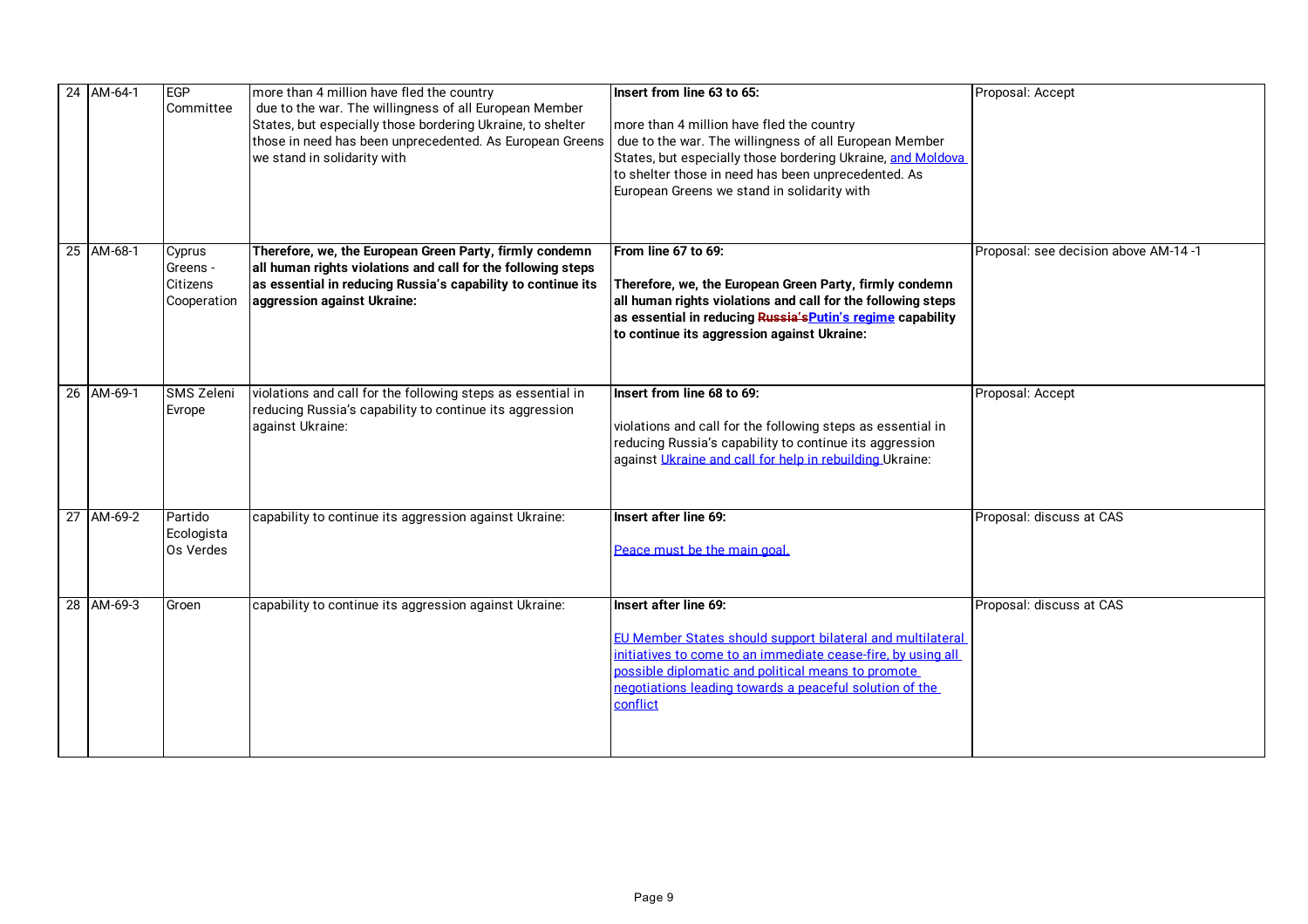|    | 29 AM-72-1 | Groen                              | sanctions currently in place. As Putin's escalation<br>continues, targeted and hard-hitting sanctions must be<br>brought to bear immediately. While at the same time all<br>actors involved should continue to work on all possible                | Insert from line 71 to 73:<br>sanctions currently in place. As Putin's escalation<br>continues, targeted and hard-hitting sanctions must be<br>brought to bear immediately. Sanctions should effect those<br>in power and have a minimal effect on the Russian people.<br>While at the same time all actors involved should continue<br>to work on all possible | Proposal: discuss at CAS    |
|----|------------|------------------------------------|----------------------------------------------------------------------------------------------------------------------------------------------------------------------------------------------------------------------------------------------------|-----------------------------------------------------------------------------------------------------------------------------------------------------------------------------------------------------------------------------------------------------------------------------------------------------------------------------------------------------------------|-----------------------------|
|    | 30 AM-74-2 | Eestimaa<br>Rohelised              | efficiency and saving. We call for an embargo on all imports From line 90 to 92:<br>of fossil fuels from Russia as promptly as possible. At the<br>same time, the European Union must work towards a<br>common solidarity mechanism to address the | efficiency and saving. We call for an embargo on all imports<br>of fossil fuels from Russia as promptly as-<br>possible immediately and establish the control on market to<br>ensure vital services in EU countries, if necessary. At the<br>same time, the European Union must work towards a<br>common solidarity mechanism to address the                    | Proposal: discuss at CAS    |
| 31 |            | <b>Bündnis</b><br>90/Die<br>Grünen | welcome refugees, while particular attention needs to be<br>given to marginalised, especially vulnerable groups.                                                                                                                                   | Insert from line 97 to 98:<br>welcome refugees, while particular attention needs to be<br>given to marginalised, especially vulnerable groups. Women.<br>CBTIO*. Romani. BPoCs and disabled people have a right to<br>get shelter without discrimination.                                                                                                       | Proposal: shorten & include |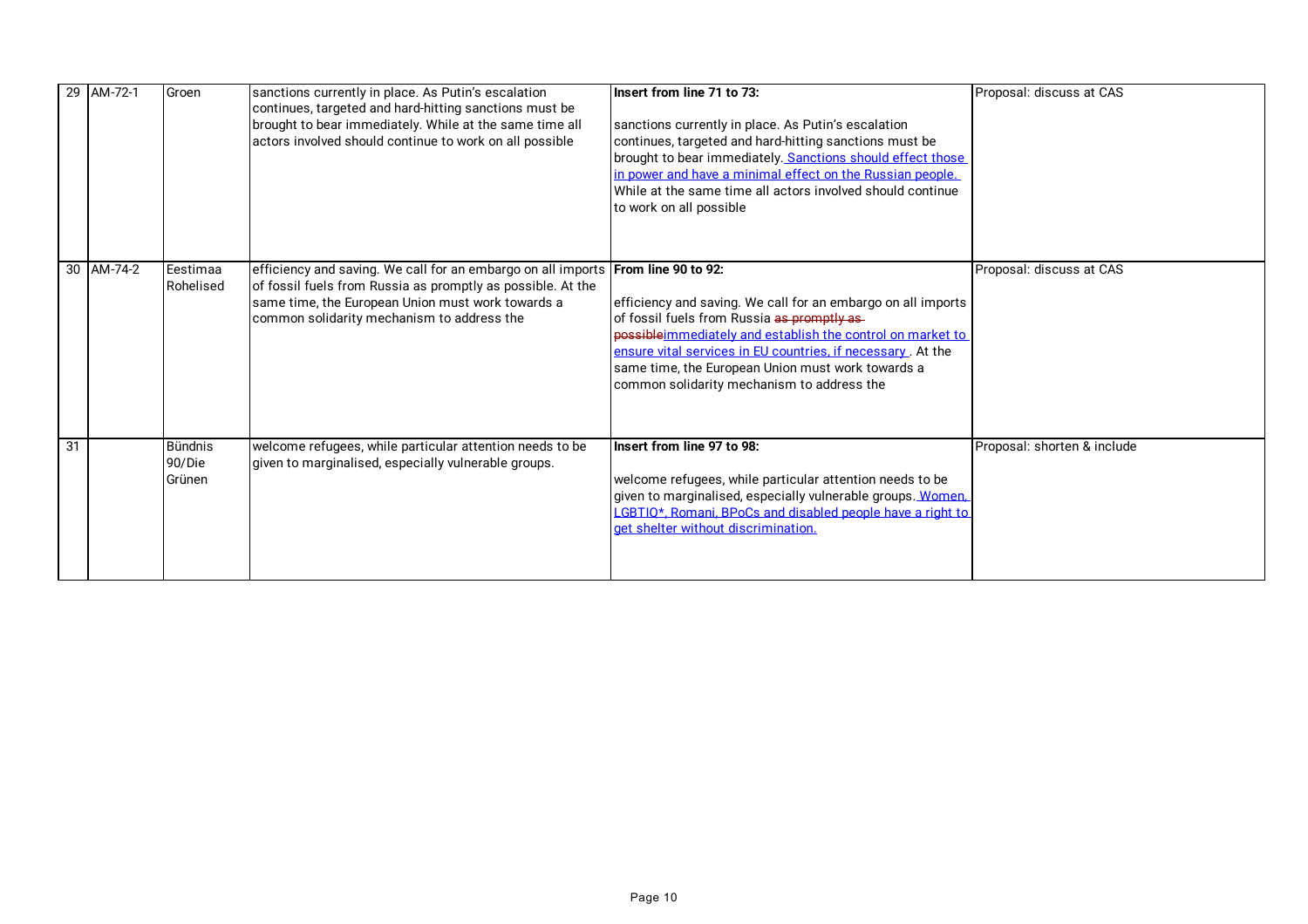| 32 AM-74-3 | SMS Zeleni | bloggers and activists in Russia. | Insert after line 109:                                       | Proposal: discuss at CAS |
|------------|------------|-----------------------------------|--------------------------------------------------------------|--------------------------|
|            | Evrope     |                                   |                                                              |                          |
|            |            |                                   | We especially call on those countries that have expressed    |                          |
|            |            |                                   | support for Ukraine and are at the same time exporters of    |                          |
|            |            |                                   | oil, gas, food and raw materials, which have risen in price  |                          |
|            |            |                                   | due to the Ukrainian crisis, to donate to Ukraine's post-war |                          |
|            |            |                                   | reconstruction all surplus profits.                          |                          |
|            |            |                                   |                                                              |                          |
|            |            |                                   |                                                              |                          |
|            |            |                                   |                                                              |                          |
|            |            |                                   |                                                              |                          |
|            |            |                                   |                                                              |                          |
|            |            |                                   |                                                              |                          |
|            |            |                                   |                                                              |                          |
|            |            |                                   |                                                              |                          |
|            |            |                                   |                                                              |                          |
|            |            |                                   |                                                              |                          |
|            |            |                                   |                                                              |                          |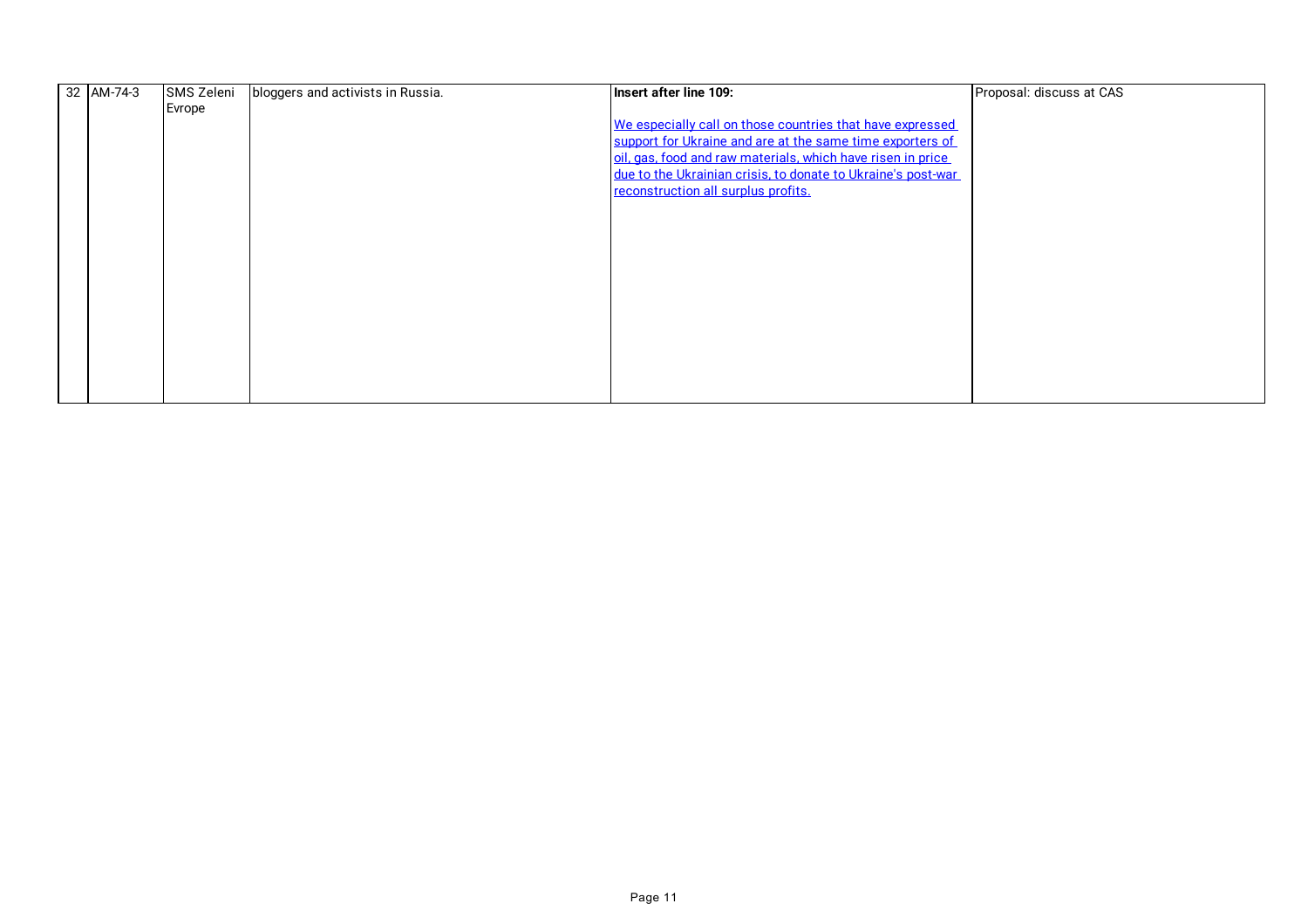| 33 AM-74-4 | GroenLinks | bloggers and activists in Russia.                                                                                | Insert after line 109:<br>The European Union and its Member States must<br>counteract the food crisis in countries of the Global South<br>that are heavily dependent on agricultural produce from<br>Ukraine, given both the blocking of the export of cereals.<br>sunflower seed oil and other Ukrainian products through<br>Ukranian ports by Russia as the destruction of farmers'<br>fields, machinery and infrastructure. In addition to helping<br>Ukraine export its agricultural surplus by land, the EU must<br>reduce the consumption of cereals for feed that can also be<br>used as food. Reducing meat factory farming frees up<br>grains for the most vulnerable. | Proposed compromise wording for AM 61-1 (Buendnis<br>90/Die Gruenen), AM 61-2 (Europa Verde - Verdi) and<br>AM 74 -4 (GroenLinks)<br>Include after line 61:<br>"Russia's war massively threatens the food situation<br>across the globe, particularly hitting vulnerable countries<br>in the Global South. The blocking of the exports of<br>cereals, sunflower seed oil and other Ukrainian products,<br>as well as the destruction of farmers' fields, machinery<br>and infrastructure, is going to afflict all those countries<br>who rely on that agricultural produce, thus generating a<br>second humanitarian crisis.<br>Include after line 98:<br>"We as European Greens are dedicated towards ending<br>hunger world wide and thus call for an immediate<br>support to all those vulnerable countries that will be<br>hitten by the food crisis generated by Russia's war. In<br>addition, we demand an increase in funding of the WFP,<br>and concrete actions to end speculations on food. On<br>a broader perspective, we believe that the EU must work<br>towards the realization of a long term sustainable and<br>resilient agricultural system across the world by, among<br>other things, converting the land used for the<br>production of feed to the production of food, and<br>supporting small-scale farmers." |
|------------|------------|------------------------------------------------------------------------------------------------------------------|---------------------------------------------------------------------------------------------------------------------------------------------------------------------------------------------------------------------------------------------------------------------------------------------------------------------------------------------------------------------------------------------------------------------------------------------------------------------------------------------------------------------------------------------------------------------------------------------------------------------------------------------------------------------------------|--------------------------------------------------------------------------------------------------------------------------------------------------------------------------------------------------------------------------------------------------------------------------------------------------------------------------------------------------------------------------------------------------------------------------------------------------------------------------------------------------------------------------------------------------------------------------------------------------------------------------------------------------------------------------------------------------------------------------------------------------------------------------------------------------------------------------------------------------------------------------------------------------------------------------------------------------------------------------------------------------------------------------------------------------------------------------------------------------------------------------------------------------------------------------------------------------------------------------------------------------------------------------------------------------------------------------------------|
| 34 AM-74-5 | GroenLinks | welcome refugees, while particular attention needs to be<br>given to marginalised, especially vulnerable groups. | Insert from line 97 to 98:<br>welcome refugees, while particular attention needs to be<br>given to marginalised, especially vulnerable groups.<br>including the economically disadvantaged, racial and ethnic<br>minorities, the uninsured, low-income children, the elderly.<br>the homeless. LGBTOIA+ persons, single mothers and those<br>with chronic health conditions.                                                                                                                                                                                                                                                                                                    | Proposal: covered by shorten inclusion of AM 74-                                                                                                                                                                                                                                                                                                                                                                                                                                                                                                                                                                                                                                                                                                                                                                                                                                                                                                                                                                                                                                                                                                                                                                                                                                                                                     |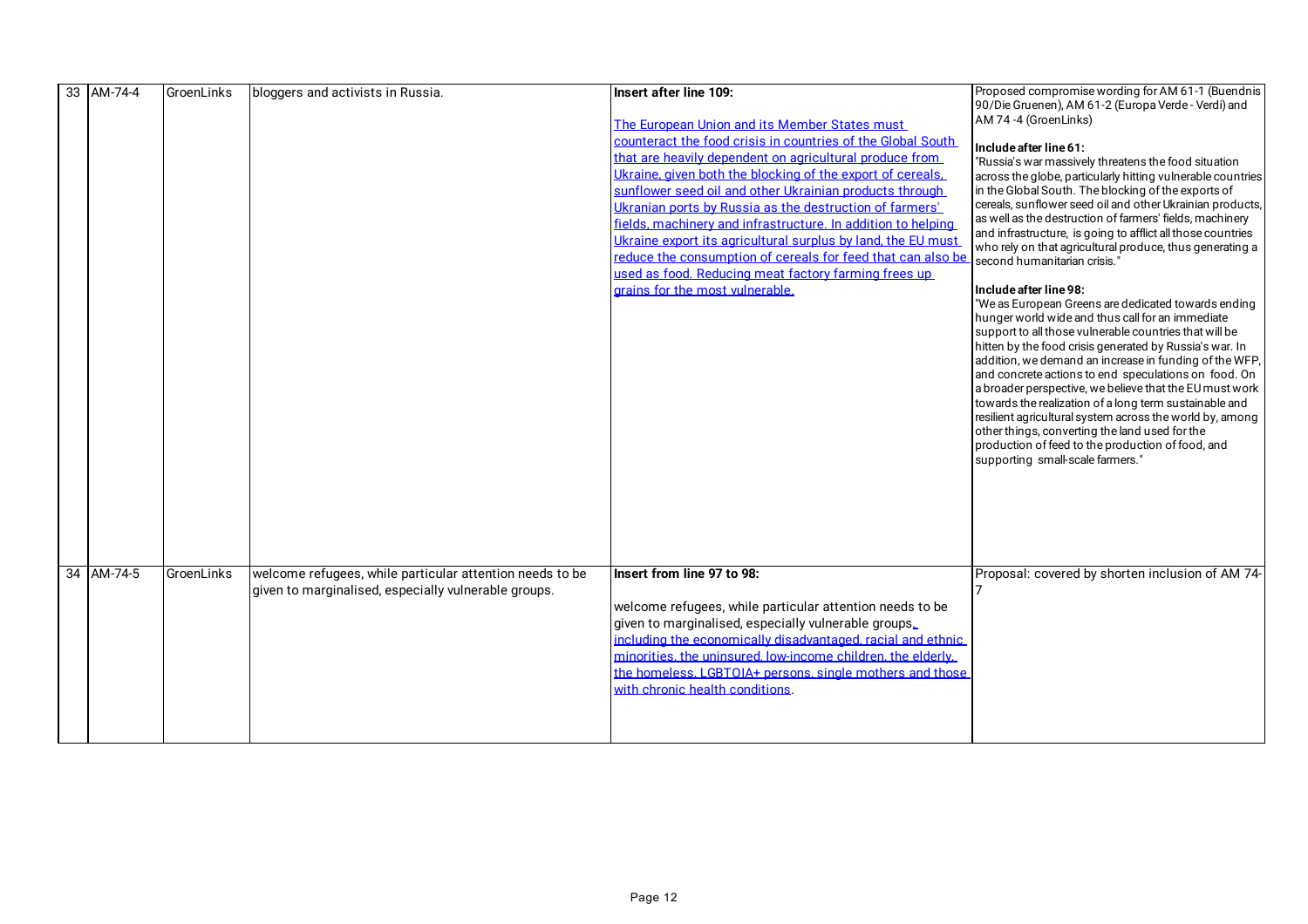| 35 AM-74-6  | Grüne / Les<br>Verts / I<br>Verdi             | Continue to work together and support, financially and<br>otherwise, independent civil society, human rights<br>defenders, lawyers, journalists, bloggers and activists in<br>Russia. | From line 107 to 109:<br>Continue to work together and support, financially and<br>otherwise, independent civil society, human rights-<br>defenders, lawyers, journalists, bloggers and activists in-<br>Russia-Putin's cruel war against the Ukrainian people is also<br>triggering resistance in Russia. Despite severe repression.<br>Russian citizens are protesting against violence and<br>destruction in their sovereign neighbouring country.<br>Cooperation and support for human rights defenders.<br>awvers, journalists, bloggers and anti-war activists in<br>Russia must continue. | Proposal: discuss at CAS                                                                                                                                                                                                                                                                                                                                                                                                                |
|-------------|-----------------------------------------------|---------------------------------------------------------------------------------------------------------------------------------------------------------------------------------------|--------------------------------------------------------------------------------------------------------------------------------------------------------------------------------------------------------------------------------------------------------------------------------------------------------------------------------------------------------------------------------------------------------------------------------------------------------------------------------------------------------------------------------------------------------------------------------------------------|-----------------------------------------------------------------------------------------------------------------------------------------------------------------------------------------------------------------------------------------------------------------------------------------------------------------------------------------------------------------------------------------------------------------------------------------|
| 36 AM-74-7  | <b>Bündnis</b><br>90/Die<br>Grünen            | welcome refugees, while particular attention needs to be<br>given to marginalised, especially vulnerable groups.                                                                      | Insert from line 97 to 98:<br>welcome refugees, while particular attention needs to be<br>given to marginalised, especially vulnerable groups. Women.<br>GBTIO*, Romani, BPoCs and disabled people have a right to<br>det shelter without discrimination.                                                                                                                                                                                                                                                                                                                                        | Proposal: shorten & include                                                                                                                                                                                                                                                                                                                                                                                                             |
| 37 AM-74-8  | Cyprus<br>Greens -<br>Citizens<br>Cooperation | the same time all actors involved should continue to work<br>on all possible diplomatic efforts to end Russian aggression<br>as soon as possible.                                     | From line 73 to 74:<br>the same time all actors involved should continue to work<br>on all possible diplomatic efforts to end Russian Putin's<br>regime aggression as soon as possible.                                                                                                                                                                                                                                                                                                                                                                                                          | Proposal: see decision above AM-14-1                                                                                                                                                                                                                                                                                                                                                                                                    |
| 38 AM-74-10 | Europe<br>Ecologie -<br>Les Verts             | bloggers and activists in Russia.                                                                                                                                                     | Insert after line 109:<br>Combat disinformation and undue influence exercised by<br>the Kremlin across the EU by strengthening the<br>ndependence of journalism, the appropriate regulation of<br>social media, and the transparency of political finance and<br>lobbving activities in Member States.                                                                                                                                                                                                                                                                                           | Proposed compromise wording AM 74-10<br>(EELV) & AM 74 - 14 (Groen) to insert line 109:<br>Combat disinformation, undue influence and<br>cyber attacks sponsored by the Kremlin across<br>the EU by taking all possible measures, including<br>by strengthening the independence of journalism,<br>the appropriate regulation of social media and<br>the transparency of political finance and lobbying<br>activities in Member States. |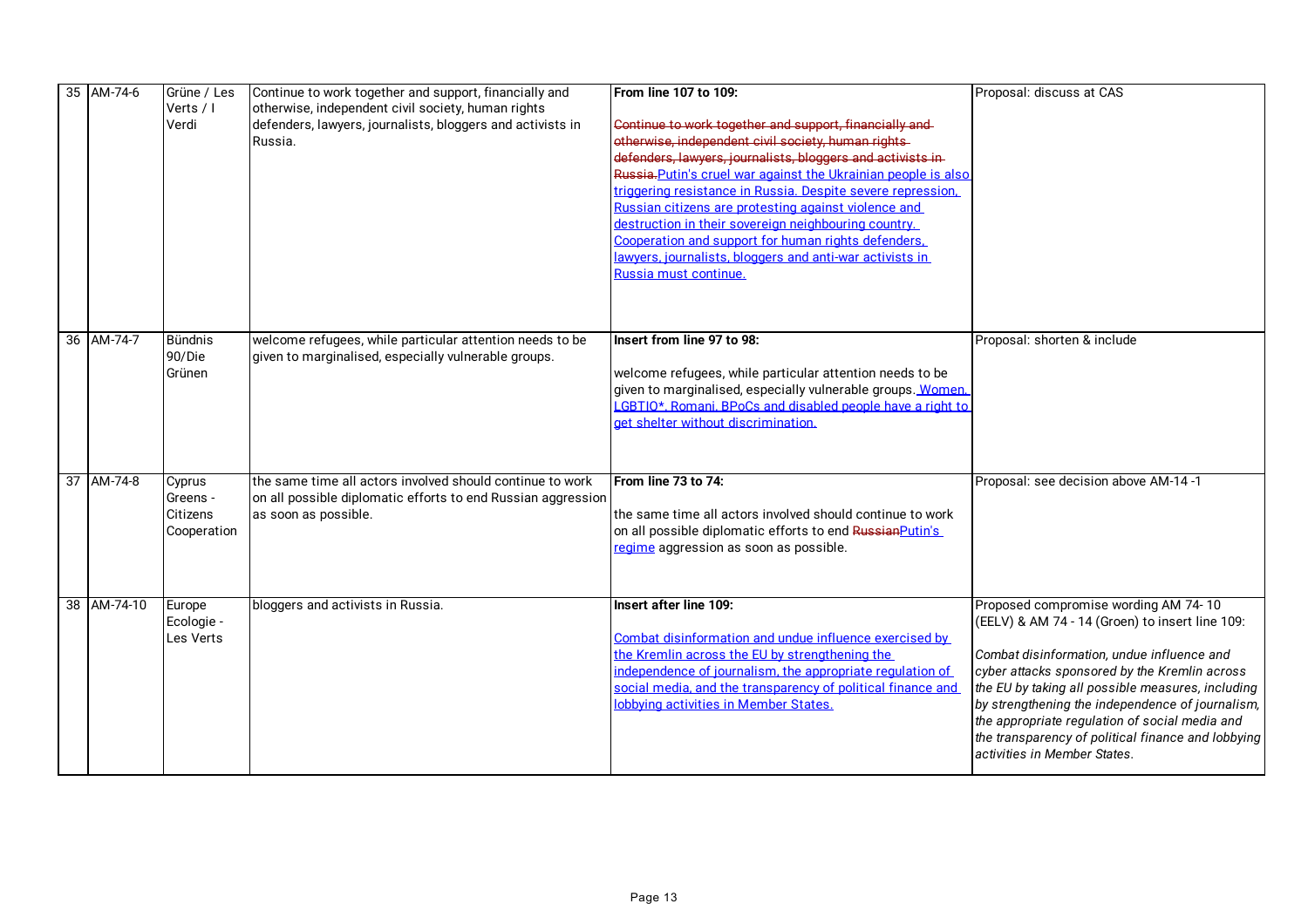| 39 AM-74-11 | Europe<br>Ecologie -<br>Les Verts | faceteddimensions. This surely involves the necessary<br>financial support for the reconstruction of Ukrainian<br>infrastructure and war damages. | Insert from line 85 to 86:<br>faceteddimensions. This surely involves the necessary<br>financial support for the reconstruction of Ukrainian<br>infrastructure and war damages, as well as for victim.<br>assistance and environmental remediation. | Proposal: discuss at CAS                                                                                                                                                                                                                                                                                                                                                                                                                |
|-------------|-----------------------------------|---------------------------------------------------------------------------------------------------------------------------------------------------|-----------------------------------------------------------------------------------------------------------------------------------------------------------------------------------------------------------------------------------------------------|-----------------------------------------------------------------------------------------------------------------------------------------------------------------------------------------------------------------------------------------------------------------------------------------------------------------------------------------------------------------------------------------------------------------------------------------|
| 40 AM-74-12 | Groen                             | welcome refugees, while particular attention needs to be<br>given to marginalised, especially vulnerable groups.                                  | Insert from line 97 to 98:<br>welcome refugees, while particular attention needs to be<br>given to marginalised, especially vulnerable groups. We<br>expect from EU-countries to show the same hospitality<br>towards all war refugees.             | Proposal: discuss at CAS                                                                                                                                                                                                                                                                                                                                                                                                                |
| 41 AM-74-13 | Groen                             | Continue to work together and support, financially and<br>otherwise, independent civil society, human rights<br>defenders, lawyers, journalists,  | Insert from line 107 to 108:<br>Continue to work together and support, financially and<br>otherwise, among others, independent civil society, human<br>rights defenders, lawyers, journalists,                                                      | Proposal: Accept                                                                                                                                                                                                                                                                                                                                                                                                                        |
| 42 AM-74-14 | Groen                             | bloggers and activists in Russia.                                                                                                                 | Insert after line 109:<br>The European Union and its Member States should take all<br>possible measures against Russian cyber attacks and the<br>spread of fake news.                                                                               | Proposed compromise wording AM 74-10<br>(EELV) & AM 74 - 14 (Groen) to insert line 109:<br>Combat disinformation, undue influence and<br>cyber attacks sponsored by the Kremlin across<br>the EU by taking all possible measures, including<br>by strengthening the independence of journalism,<br>the appropriate regulation of social media and<br>the transparency of political finance and lobbying<br>activities in Member States. |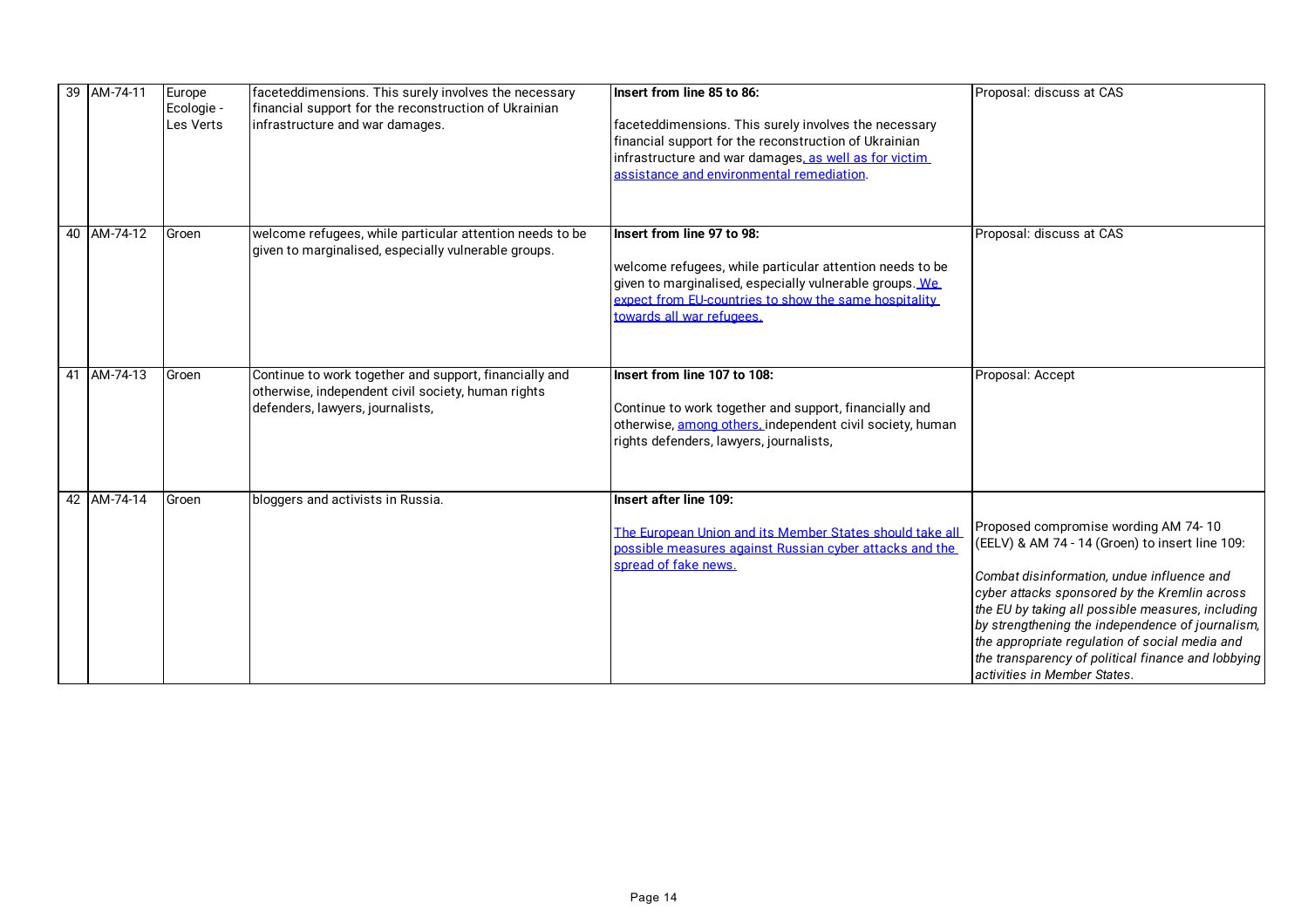| 43 AM-74-15 | Groen               | bloggers and activists in Russia. | Insert after line 109:                                        | Proposal: Discuss at CAS |
|-------------|---------------------|-----------------------------------|---------------------------------------------------------------|--------------------------|
|             |                     |                                   |                                                               |                          |
|             |                     |                                   | As greens we stand for the Common Security Principles: All    |                          |
|             |                     |                                   | people have the right to human security: freedom from fear    |                          |
|             |                     |                                   | and freedom from want.                                        |                          |
|             |                     |                                   | Building trust between nations and peoples is fundamental     |                          |
|             |                     |                                   | to peaceful and sustainable human existence.                  |                          |
|             |                     |                                   | There can be no common security without nuclear               |                          |
|             |                     |                                   | disarmament, strong limitations on conventional weapons       |                          |
|             |                     |                                   | and a halt to the buildup of military expenses.               |                          |
|             |                     |                                   | Global and regional cooperation, multilateralism and the rule |                          |
|             |                     |                                   | of law are crucial to tackling many of the world's            |                          |
|             |                     |                                   | challenges.                                                   |                          |
|             |                     |                                   | Dialogue, conflict prevention and confidence-building         |                          |
|             |                     |                                   | measures must replace aggression and military force as a      |                          |
|             |                     |                                   | means of resolving disputes.                                  |                          |
|             |                     |                                   | Better regulation, international law and responsible          |                          |
|             |                     |                                   | governance also need to be extended to cover new military     |                          |
|             |                     |                                   | technologies, such as in the realms of cyberspace, outer      |                          |
|             |                     |                                   | space and "artificial intelligence"                           |                          |
|             |                     |                                   |                                                               |                          |
|             |                     |                                   |                                                               |                          |
|             |                     |                                   |                                                               |                          |
|             |                     |                                   |                                                               |                          |
|             |                     |                                   |                                                               |                          |
| 44 AM-74-16 | Sakartvelo's        | bloggers and activists in Russia. | Insert after line 109:                                        | Proposal: discuss at CAS |
|             | mtsvaneta           |                                   |                                                               |                          |
|             | partia /            |                                   | Support Ukraine to be granted EU candidate status. Also       |                          |
|             | Georgian            |                                   | support Georgia and Moldova to be granted EU candidate        |                          |
|             | <b>Greens Party</b> |                                   | status.                                                       |                          |
|             |                     |                                   |                                                               |                          |
|             |                     |                                   |                                                               |                          |
|             |                     |                                   |                                                               |                          |
|             |                     |                                   |                                                               |                          |
|             |                     |                                   |                                                               |                          |
|             |                     |                                   |                                                               |                          |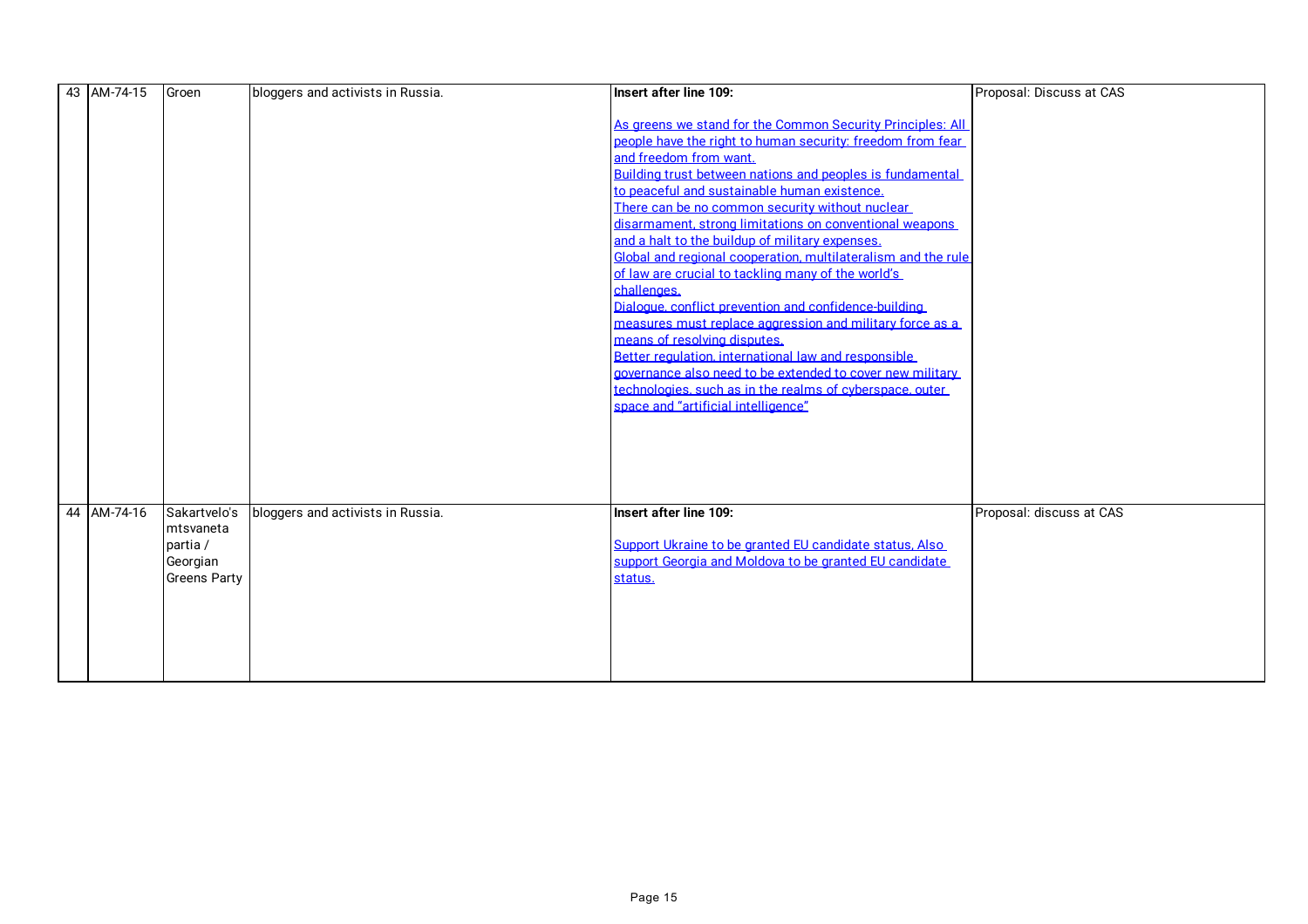| 45 AM-74-17 | Oikologoi  | welcome refugees, while particular attention needs to be     | Insert from line 97 to 98:                                                                                                             | Proposal: Discuss at CAS |
|-------------|------------|--------------------------------------------------------------|----------------------------------------------------------------------------------------------------------------------------------------|--------------------------|
|             | Prasinoi / | given to marginalised, especially vulnerable groups.         | welcome refugees, while particular attention needs to be given to                                                                      |                          |
|             | Ecologist  |                                                              | marginalised, especially vulnerable groups, including children and the                                                                 |                          |
|             |            |                                                              | elderly.                                                                                                                               |                          |
|             | Greens     | bring the perpetrators to justice.                           | Every measure should be taken to ensure the well-being and                                                                             |                          |
|             |            |                                                              | protection of all refugees and the prevention of incidents of human                                                                    |                          |
|             |            | independent civil society, human rights defenders, lawyers,  | rafficking, while if such incidents do happen they should be swiftly                                                                   |                          |
|             |            | journalists, bloggers and activists in Russia.               | prosecuted, with support provided to the victims.                                                                                      |                          |
|             |            |                                                              |                                                                                                                                        |                          |
|             |            |                                                              | Insert after line 102:                                                                                                                 |                          |
|             |            |                                                              | We do not lose sight of the core principle of political ecology that<br>disputes should be resolved through peaceful means, respecting |                          |
|             |            |                                                              | nternational law, including the sovereignty of states, established                                                                     |                          |
|             |            |                                                              | porders, and the rights of groups and individuals. We call on the                                                                      |                          |
|             |            |                                                              | United Nations and the Organization for Security and Cooperation in                                                                    |                          |
|             |            |                                                              | Europe (OSCE) to redouble their efforts to bring about the end of                                                                      |                          |
|             |            |                                                              | ostilities and the withdrawal of the invading forces. This is of                                                                       |                          |
|             |            |                                                              | paramount importance first and foremost for the people of Ukraine.                                                                     |                          |
|             |            |                                                              | but it also has grave repercussions for the people of Russia, of other                                                                 |                          |
|             |            |                                                              | eighbouring states and of those countries that rely on peaceful trade                                                                  |                          |
|             |            |                                                              | elations with Ukraine and Russia, notably for their food and/or energ                                                                  |                          |
|             |            |                                                              | security.                                                                                                                              |                          |
|             |            |                                                              |                                                                                                                                        |                          |
|             |            |                                                              | Insert from line 108 to 109:                                                                                                           |                          |
|             |            |                                                              | independent civil society, human rights defenders, lawyers,                                                                            |                          |
|             |            |                                                              | journalists, bloggers and activists in Russia.                                                                                         |                          |
|             |            |                                                              | We strongly support their struggle for a democratic Russia that would                                                                  |                          |
|             |            |                                                              | rejoin Europe and the world as a power for peace and shared                                                                            |                          |
|             |            |                                                              | sustainable prosperity.                                                                                                                |                          |
|             |            |                                                              |                                                                                                                                        |                          |
|             |            |                                                              |                                                                                                                                        |                          |
|             |            |                                                              |                                                                                                                                        |                          |
| 46 AM-74-18 | Partidul   | independent civil society, human rights defenders, lawyers,  | Insert from line 108 to 109:                                                                                                           | Proposal: Accept         |
|             | Verde      | journalists, bloggers and activists in Russia.               |                                                                                                                                        |                          |
|             | Ecologist, |                                                              | independent civil society, human rights defenders, lawyers,                                                                            |                          |
|             | Moldova    |                                                              | journalists, bloggers and activists in Russia and Belarus.                                                                             |                          |
|             |            |                                                              |                                                                                                                                        |                          |
|             |            |                                                              |                                                                                                                                        |                          |
|             |            |                                                              |                                                                                                                                        |                          |
| 47 AM-74-19 | Partidul   | the same time all actors involved should continue to work    | Insert from line 73 to 74:                                                                                                             | Proposal: Discuss at CAS |
|             | Verde      | on all possible diplomatic efforts to end Russian aggression |                                                                                                                                        |                          |
|             | Ecologist, | as soon as possible.                                         | the same time all actors involved should continue to work                                                                              |                          |
|             | Moldova    |                                                              | on all possible diplomatic efforts to end Russian aggression                                                                           |                          |
|             |            |                                                              | as soon as possible. The starting point for such                                                                                       |                          |
|             |            |                                                              |                                                                                                                                        |                          |
|             |            |                                                              | negotiations should be the withdrawal of Russian military                                                                              |                          |
|             |            |                                                              | forces from the breakaway regions, as well as from the                                                                                 |                          |
|             |            |                                                              | <b>Lerritory of Belarus.</b>                                                                                                           |                          |
|             |            |                                                              |                                                                                                                                        |                          |
|             |            |                                                              |                                                                                                                                        |                          |
|             |            |                                                              |                                                                                                                                        |                          |